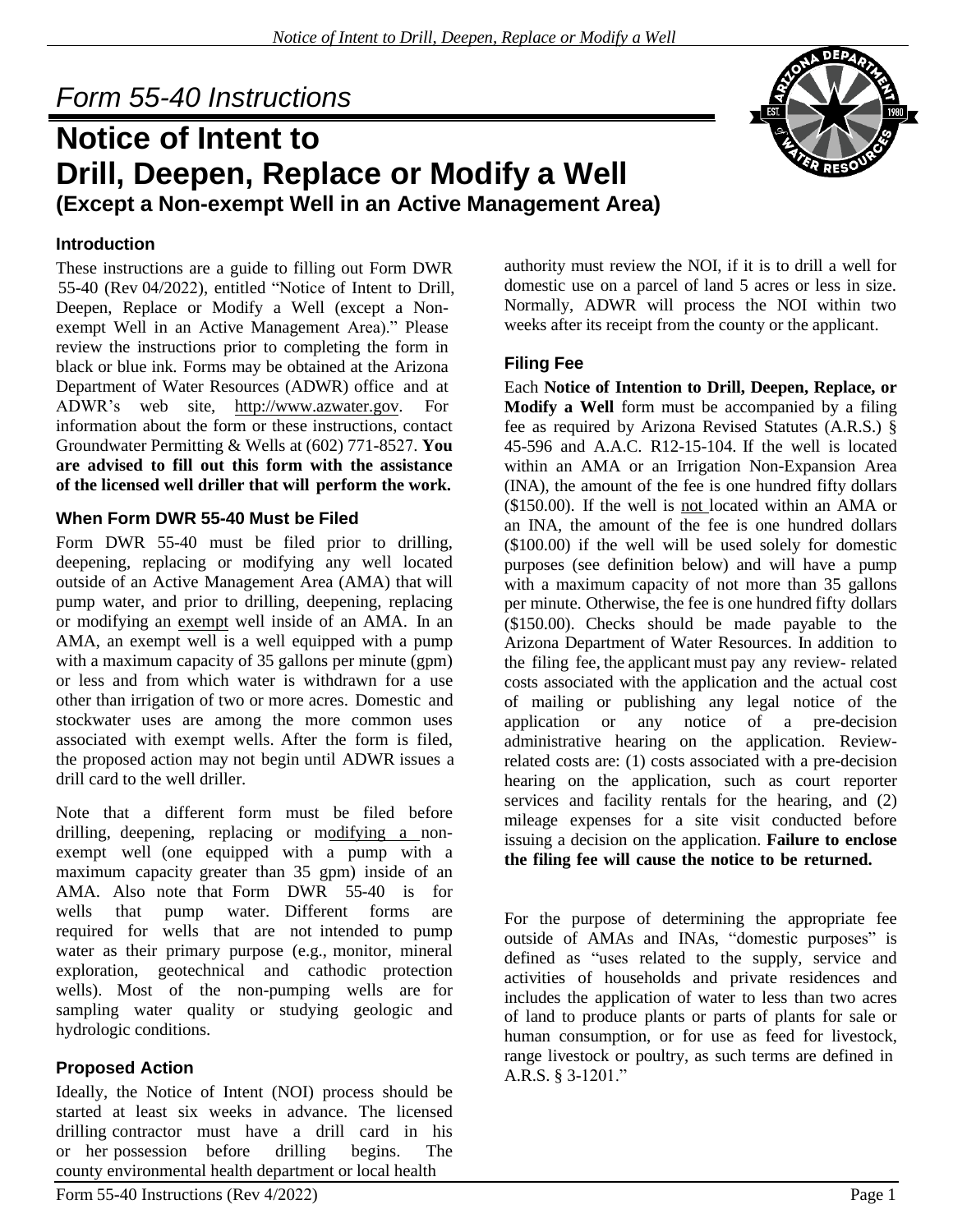# **Instructions for Filling out the Form**

#### *Section 1 – County or Local Health Authority Approval*

Section 1 applies only if the well is located on a parcel of land 5 acres or less in size and if any of the water from the well will be used for domestic use (a use related to the supply, service, and activities of households and private residences). Section 1 is to be filled in by the county environmental health authority that controls the installation of septic tanks or sewer systems, or by the local health authority in areas where the county health authority has delegated authority to approve septic tanks and sewer systems to a local authority.

If Section 1 applies, complete Sections 2 through 10 of the NOI form, fill in the well site plan on page 3 of the form, sign and submit the form, including the well site plan, to the appropriate health authority for their review prior to filing the NOI with ADWR. The well site plan must illustrate, to scale, the proposed well location, the locations of all septic tank and sewer systems on the property or within 100 feet of the well location, the property boundary lines, and the locations of all structures. Unless a variance is requested, the site plan must demonstrate that the well will not be drilled within 100 feet of any septic tank or system. If the parcel is vacant land, or if there is no septic tank or system on the property, indicate this on the site plan. Indicate if the NOI will be filed manually or electronically (via the ADWR website) by checking the appropriate box. If the NOI is being filed electronically on the website, please include the well driller's e-mail address in the designated space on page 3 of the NOI.

The health authority will review the site plan, and may perform a field inspection of the proposed well location, which should be staked and flagged by the applicant prior to the arrival of the county inspector. The health authority will evaluate the proposed location of the well to ascertain if it is 100 feet or more away from any septic tank or sewer system. Other state, county or local requirements may also apply. If the health authority finds that the proposed well location complies with state, county, and local requirements, it must check the box in Section 1 indicating that it approves the location of the well pursuant to A.R.S. § 45-596(G). If the health authority is unable to make this determination, it must check the box indicating that there is insufficient information to make the determination. If the NOI is being filed electronically on the website, the health authority will issue a County Approval Code and indicate this code in the designated box on page 3 of the NOI.

The health authority must sign Section 1 and the well site plan. In areas where there is no local or county authority that controls installation of septic tanks or sewer systems, or if the health authority is unable to determine whether the proposed well location complies with state, county, and local requirements, the applicant must apply for approval directly to ADWR.

# *Section 2 – Registry Information*

#### *Well Type*

Check the box indicating whether the well is an exempt or non-exempt well and fill in the design pump capacity in gallons per minute of the pump to be installed. Note that this is the wrong form to use if the well is a nonexempt well inside of an AMA (Form DWR 55-41 is required for non-exempt wells inside of AMAs).

#### *Proposed Action*

Check the appropriate box indicating whether the applicant intends to drill a new well, or deepen, replace or modify an existing well. Modifying a well means changing some part of the well, such as the casing or the screened or perforated interval. If an existing well will be deepened, replaced or modified, the original well registration number of the well must be filled in.

If the proposed well will replace an existing well, fill in the maximum pumping capacity of the original well, and indicate how far and in what direction the proposed well is from the original well. ADWR strongly recommends that the original well be abandoned at the same time the replacement well is drilled. A Notice of Intent to Abandon a Well (Form DWR 55-38) must be filed with ADWR and an abandonment authority must be obtained before the original well may be abandoned.

#### *Location of Well*

Fill in all of the following information relating to the location of the well:

- The street address of the property where the well will be drilled, if the property has a street address.
- The name of the county where the well is located.
- The legal description for the proposed well location. The legal description is the township, range, section, and in decreasing order, the quarters of that section so that the well location falls in a 10-acre block within that section. This is not the same as the parcel identification number used by the county (to be filled in below). The county tax assessor's office or the well driller can help identify the specific section where the well will be located.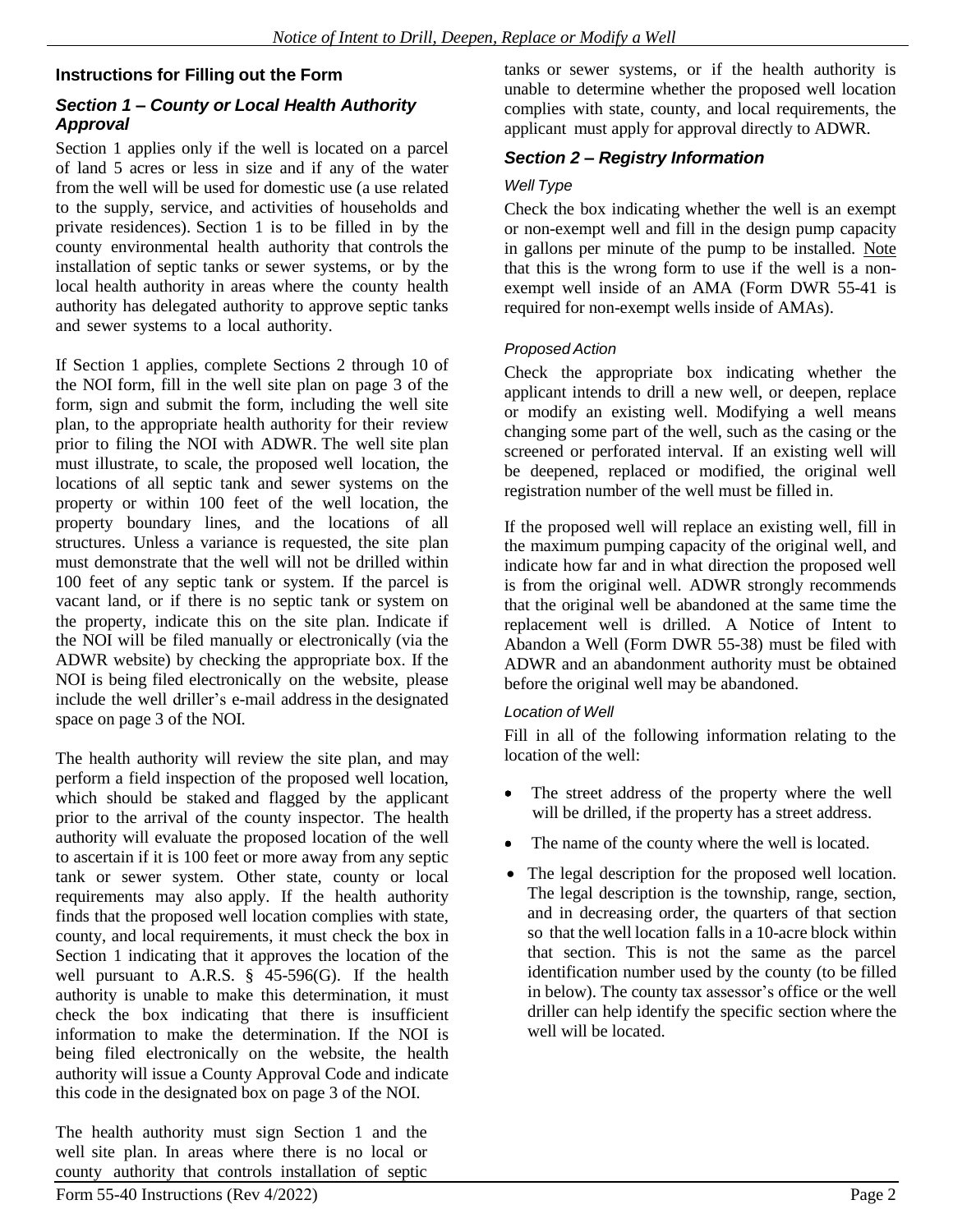**Information on Boundaries of Groundwater Basins and Sub-basins is Now Available on the ADWR Website!** To assist NOI applicants in locating groundwater basin and sub-basin boundaries, we are adding the Department's Basin and Sub-Basin Designations—June 1984 document to the ADWR website, [http://www.azwater.gov.](http://www.azwater.gov/) This document, describing in narrative and map form the official boundaries of each of the 46 groundwater basins and 27 sub-basins of the state not included in the five initial Active Management Area basins (AMAs), was published pursuant to A.R.S § 45-404 on June 21, 1984. It may be helpful to first download a statewide map showing all of the basins and sub-basins of the state to better estimate which groundwater basin and sub-basin the proposed well may be located, before searching the official 1984 boundaries. You can also download maps of each AMA. These maps are available on the ADWR website[, http://www.azwater.gov.](http://www.azwater.gov/)

- Check the appropriate box to indicate whether the  $\bullet$ well and water use location are within the same groundwater basin.
- Fill in the legal description for the where the water to be produced from the well will be used. The legal description is the township, range, section, and in decreasing order, the quarters of that section so that the well location falls in a 10-acre block within that section.

# *Section 3 – Owner Information*

#### *Well Owner*

Fill in the well owner's name, mailing address and telephone and fax numbers. If the well owner is a corporation, governmental unit or other entity, provide the name of a contact person.

#### *Landowner*

If the land is not owned by the well owner, fill in the landowner's name, mailing address, telephone and fax numbers and, if the landowner is a company or organization, the name of a contact person. If the landowner does not sign the signature block of the NOI form, then attach a copy of an access agreement or permission letter from the landowner indicating the landowner's approval of the proposed action.

# *Section 4 – Questions*

Check the appropriate boxes and fill in information indicating the following:

1. Whether the well site is within 100 feet of a septic tank system, sewer disposal area, landfill or hazardous materials or petroleum storage area or tank. If yes, the applicant must request and obtain a variance from ADWR's well construction standards.

- 2. Whether there is any other well name or identification number for the well. Ranches often name wells and mining or other commercial operations often have their own numbers. There may be a Public Water Supply (PWS) number or a number provided by the Arizona Department of Environmental Quality.
- 3. Whether the proposed well is a new well in an AMA. If so, unless the proposed well is replacing a lawful exempt well and the total number of operable exempt wells on your land is not increasing, you must file supplemental form A.R.S.  $\frac{8}{9}$  45-454(C) & (D), certifying whether any part of the land on which the well is to be drilled is within 100 feet of the operating water distribution system of a municipal water provider with an Assured Water Supply designation (designated provider) as shown on the provider's most recent digitized water service area map on file with ADWR. To make this determination, you must review the most recent digitized water service area maps of designated providers on file with ADWR. A current listing of designated water providers may be found at: [http://www.azwater.gov.](http://www.azwater.gov/)

Pursuant to A.R.S.  $\S$  45-454(C), if any part of the land on which the well is to be drilled is within 100 feet of a designated provider's operating water distribution system as shown on the provider's most recent digitized water service area map on file with ADWR, the well may not be drilled unless you apply for and are granted an exemption under A.R.S. § 45- 454(D). To apply for an exemption under A.R.S. § 45- 454(D), you must complete the second section of form A.R.S. § 45-454(C) & (D) and submit the documentation specified in that section. See supplemental form A.R.S.  $\S$  45-454(C) & (D) for further information.

4. If the proposed action is to drill a new exempt well in an AMA, whether this will be the second exempt well on the parcel for the same use. Only one exempt well is allowed per parcel per use within an AMA, except where the first well produces very small amounts of water and other statutory requirements are met. If a second exempt well for the same purpose is requested, fill out and submit supplemental form DWR 55-40A.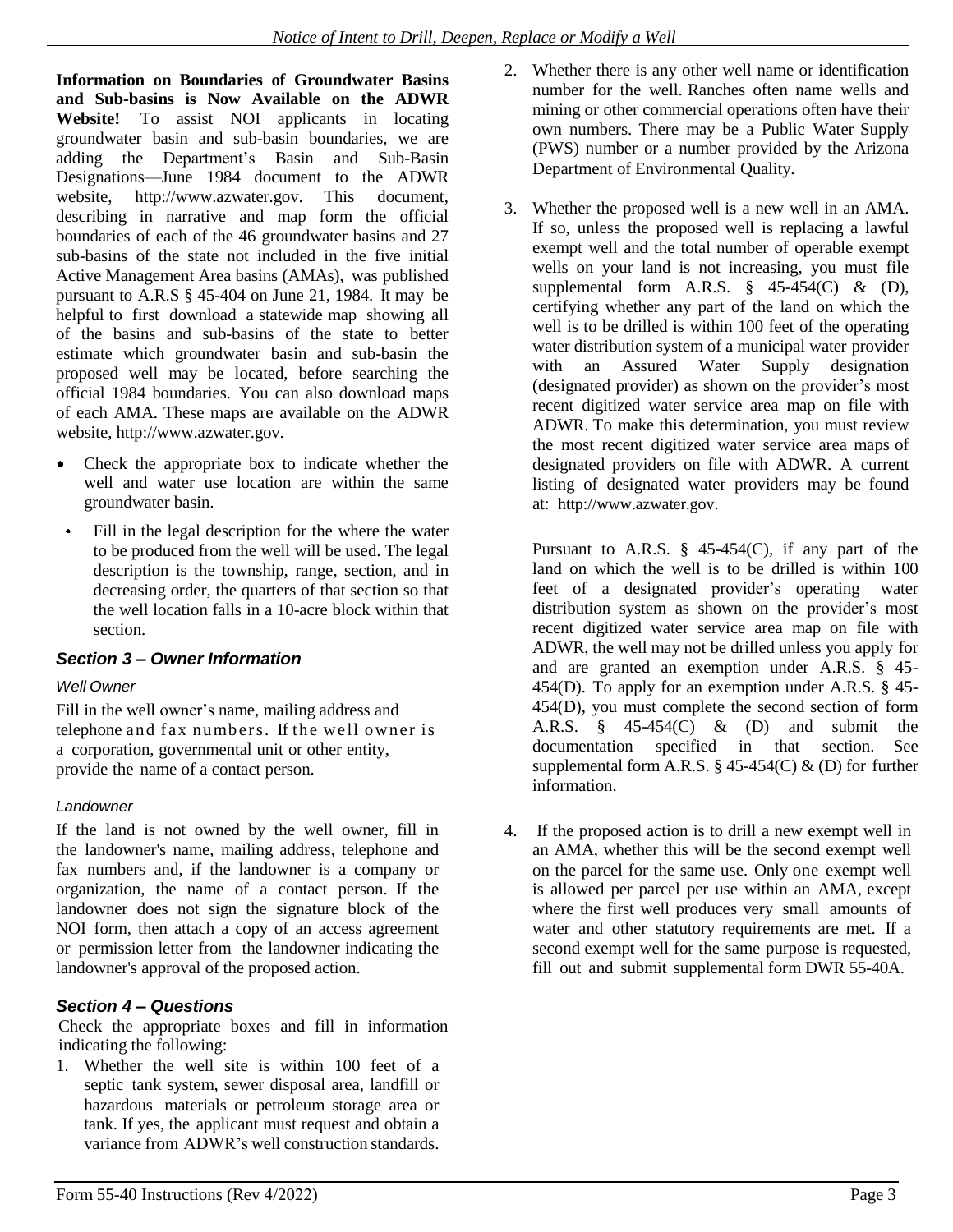#### *Section 5 – Drilling Authorization*

Section 5 requires information on the licensed well driller that will perform the work, including the Arizona Registrar of Contractors number. Only a well driller licensed in the State of Arizona, or a single well licensee (a person licensed to drill or modify one exempt well on his or her own property), may drill, deepen or modify a well in Arizona. Drilling may not begin until the well driller or licensee has possession of a drill card at the well site, issued by ADWR in the name of the well driller or licensee, and which authorizes the drilling of that specific well in that specific location. ADWR sends the drill card directly to the driller, not the well owner.

#### *Section 6 – Water / Site Information*

Section 6 contains checkboxes to indicate the principal and other uses of the water that will be withdrawn from the well. Check only one box under "Principal Use of Water"

Under "Other Uses of Water" check as many boxes as are applicable. Note that "irrigation" means irrigating two or more acres outside an AMA.

**NOTE:** If you are applying to construct a new well for the purpose of transporting groundwater to an AMA pursuant to A.R.S. § 45-552, 45-553, 45-554 or 45- 555(A), the authorization to drill the well issued in association with the NOI form **shall not be considered the approval to transport groundwater to an AMA**. Groundwater may not be withdrawn from the well for transportation to an AMA without official prior approval from the Department. Please contact the AMA office to determine what additional forms are needed in order to request approval for transporting groundwater withdrawn from this well into an AMA.

#### *Section 7 – Proposed Well Construction Design*

Section 7 requires information on the proposed well construction design. In the **Borehole** table, fill in the diameter of the borehole and indicate the depth interval for each change in diameter. In the **Casing** table, fill in the outer diameter of the casing, check the appropriate boxes indicating the type of casing material and type of perforations, and fill in the grouting material to be used. The interval from the ground surface to 20 feet below the surface must have steel casing and a cement grout surface seal to prevent contaminants from entering the well. Fill in the depth interval for each change in information (for example, 0- 20 feet below the surface and 20-200 feet below the surface). If the type of casing material or perforations is not listed, describe the type in the appropriate box. For nonperforated intervals, check the "Blank or None" box. Occasionally, boreholes are left uncased below the top 20 feet, and in that case, describe that condition in the

"Other" box.

#### *Section 8 – Permission to Access*

The property owner and the well owner may grant ADWR permission to enter the property and obtain depth-to-water measurements from the well. The purpose of obtaining depth-to-water measurements is to collect groundwater level information that can be used to develop water level maps and databases that support scientific, planning and water management studies throughout the state. If permission is granted, ADWR will enter the property only during reasonable hours and no more than once per year.

# *Section 9 – Well Site Plan*

If the well will be a domestic well on 5 acres or less, please draw (1) the boundaries of your property; (2) the proposed well location; (3) the locations of all septic tank systems and sewer systems on the property or within 100 feet of the well location, even if on neighboring properties; and (4) any permanent structures on the property that may aid in locating the well. If the parcel is vacant land or lacks a septic tank or sewer system, please indicate this. Indicate the distance between the proposed well location and any septic system or sewer system.

#### *Section 10 – Signature Block*

The NOI must be signed and dated by the well owner.

In addition, if the landowner is different from the well owner, then the landowner must also sign the signature block of the NOI form or attach a copy of an access agreement or permission letter indicating their approval of the proposed action. Please fill in email address below signature.

#### **Where to File Form**

Completed forms may be mailed to ADWR at the following address:

> **Arizona Department of Water Resources** Groundwater Permitting and Wells Section 1802 W Jackson St. Box 79 Phoenix, Arizona 85007

Completed forms may also be submitted to ADWR's main office in Phoenix at 1110 W. Washington St., Suite 310, Phoenix, AZ 85007-2952.

The completed form must be legible and of good quality when received by ADWR so that it can be scanned into ADWR's permanent records. Also, if a fee is required, ADWR will not accept the form without the proper fee.